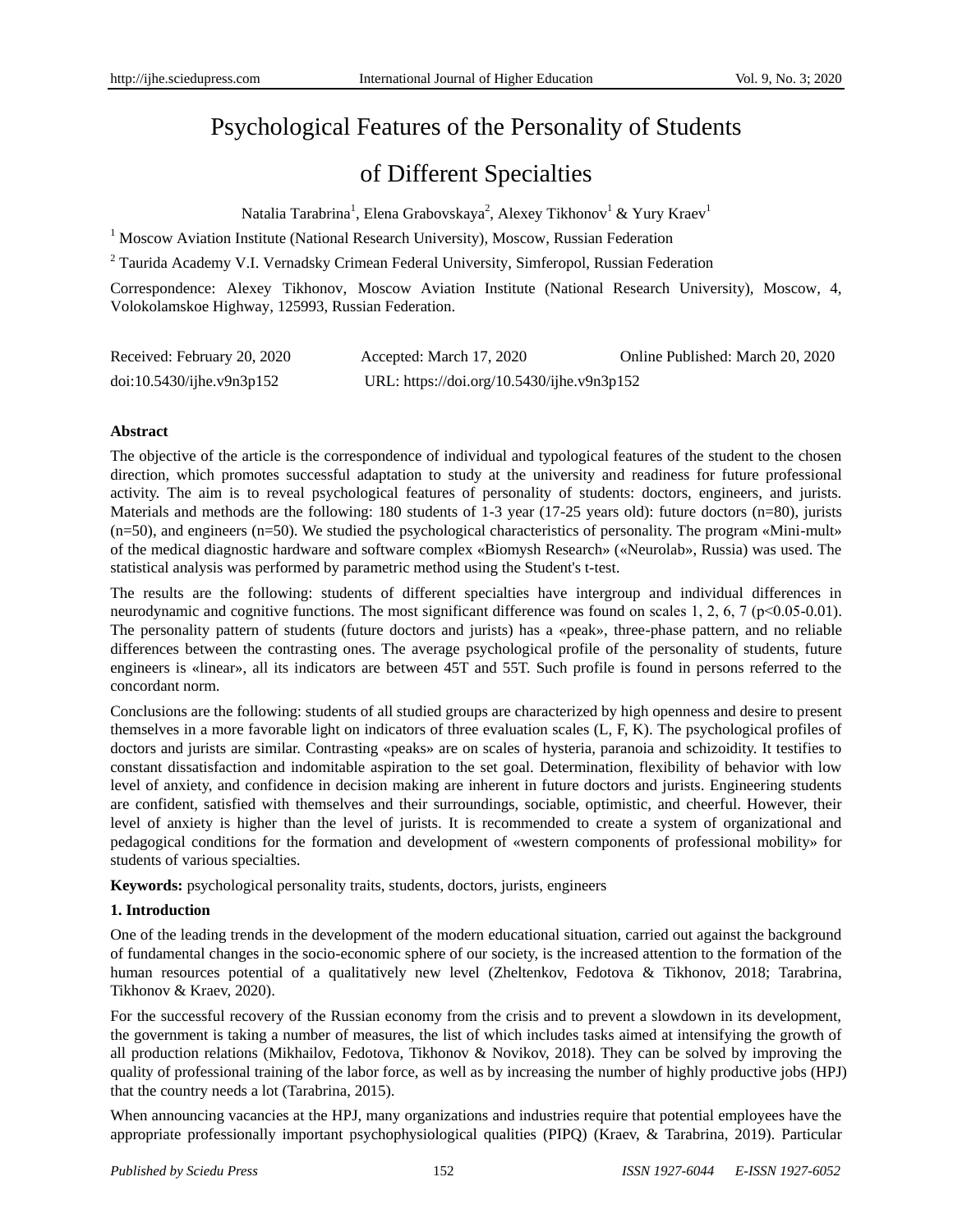attention is paid to physical, functional, and psychological parameters of the future employees (Fedotova, Tikhonov & Novikov, 2018). A person's professional performance, based on special knowledge, skills, and a certain set of professionally important physical and mental qualities, influences labor productivity (Prosvirina, Tikhonov & Novikov, 2018). There is also an inverse relationship when a profession influences a person by forming completely different «psychophysiological portraits» (Fedotova, Tikhonov & Novikov, 2018; Prosvirina, Tikhonov & Novikov, 2018). For example, medical, jurist, or economic influence on a person is multidimensional: in some subjects it is manifested as harmoniously controlled and empathic, in others it is impulsive, emotionally unstable, and frustrative. Depending on the peculiarities of professional activity, there is a variable frequency of occurrence of different types of influence (Tarabrina, 2015).

It becomes obvious that the problems of professional selection at sufficiently stringent modern requirements acquire not only great urgency, but may also have a crucial importance for both employers and the hired specialist. The problem of professional selection with certain PIPQ arises not only for institutions and organizations that offer HPJ, but also for higher education institutions that train future specialists (Kraev, & Tarabrina, 2019).

There is a relevance of training issues in a lot of studies (Boscan, Penn, Velasquez, Reimann, Gomez, Guzman, Berry, Infantes, Jaramillo & Romero, 2000; Prosvirina, Tikhonov & Novikov, 2018; Baurina, 2016). It is shown that students of engineering specialties are characterized by a focus on success and achievement of maximum results in different fields of life and the integration of its various styles. In the future, on the one hand, independence in the profession is important to them, on the other hand, a sense of job stability too (Mikhailov, Fedotova, Tikhonov & Novikov, 2018). Future jurists experience psychological difficulties in mastering the profession and have low indicators when solving professional situations that contain a psychological factor (Tarabrina, 2015). The 21st century is marked by a very close interaction of psychology and medicine. In this regard, psychological training is becoming one of the most rapidly developing and attracting attention aspects of medical education. Studies have shown that there are significant relationships between many aspects of the interpersonal skills of clinicians, on the one hand, and the degree of satisfaction and motivation of patients, on the other. (Rattanapitoon, S, Rattanapitoon, N. & Ueng-arporn, 2013).

Researcher M. S. Emmert and co-authors (Emmert, 2014), as well as our previous studies (Tarabrina, 2015) show that the professionally important qualities of future doctors, jurists, and engineers should include general endurance (also for most professions, because it defines the level of a specialist's work capacity and, consequently, his fatigue rate) (Tarabrina, 2016), static and dynamic force of «knowledged» muscles (back, abdominal press, and shoulder belt) (Tarabrina, 2016), dexterity of the hand muscles (Melnichenko, Tarabrina, Mishin & Ozerova, 2008), communicative and organizational abilities, attention switching, logical thinking, operative memory, and self-governance ability (stress resistance) (Kraev & Semina, 2017) (Figure 1). However, for a more complete characterization of the psychophysiological status of students of different specialities, it is necessary to study the psychological features of the personality.

The aim is to identify the psychological characteristics of the personality of future doctors, engineers, and jurists.

## **2. Materials and Methods**

Participants: 180 students of 1-3 year (17-25 years old): future doctors (n=80), jurists (n=50), and engineers (n=50) of aerospace industry (n=50). We studied the psychological characteristics of personality with the program «Mini-mult» of the medical diagnostic hardware and software complex «Biomysh Research» («Neurolab», Russia) was used. It was developed by Swedish psychologist J. C. Kincannon (1968) and adapted in the Russian version by V. P. Zaitsev (1981). This is a shortened version of the Minnesota Multiphasic Personality Inventory test (MMPI), a technique for multifaceted personality research designed for rapid assessment of mental adaptation of large contingents of subjects and for dynamic self-control. It is not only used in the clinic to assess the personality structure and mental state of the subjects, but it is increasingly used in the examination of healthy people (students, athletes, etc.) to obtain additional information about personality traits and possible abnormalities (for example, identification of psychopathic traits) (Kincannon, 1968; Woodward, Goodman & McLean, 1973; Zaitsev, 1981).

Procedure (organization of research): students were tested in classrooms before classes began. At the preliminary stage, all examiners were registered in a computer database. Then everyone was presented with a test consisting of 71 questions (statements). After the program was launched, a dialog box was opened on the screen, where students were asked to read the question and choose an appropriate answer for the examinee (Rattanapitoon, Rattanapitoon & Ueng-arporn, 2013). The questions were followed in order. The time of examination of each subject was no more than 15 minutes. Interpretation of the results was performed on 11 scales. 3 rating scales (L, F, K) reflect the sincerity of the test subject, the credibility of the test results and the amount of correction made by excessive caution. The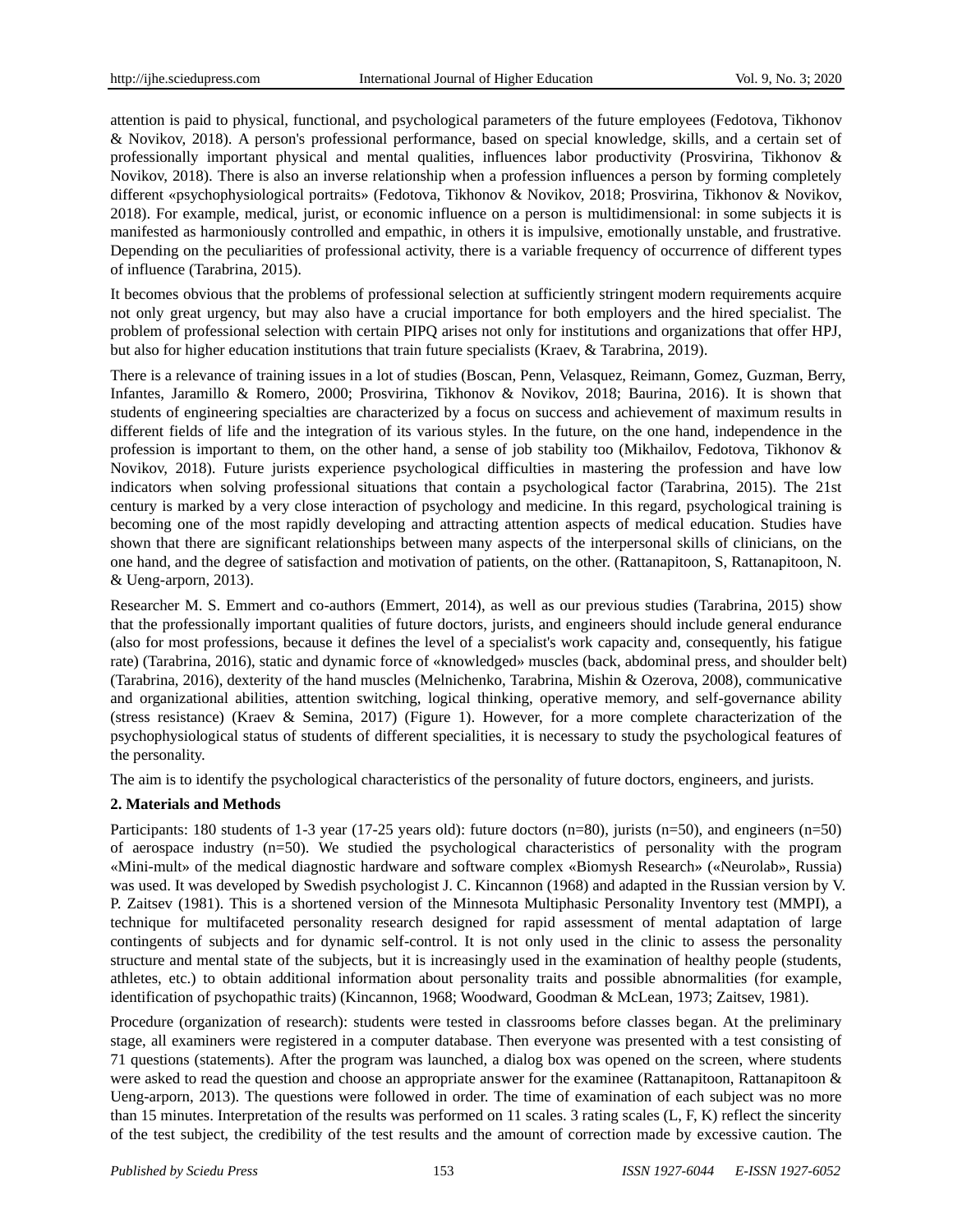remaining 8 scales are basic, assessing personality traits. Test results are processed using a set of special tables, resulting in T-points. Indicators above 70T and below 40T were assessed as deviations from the norm (Zaitsev, 1981).

Statistical analysis: survey results were statistically processed using the «STATISTICA 10.0» software package. Parametric methods were used, the reliability of the differences in the obtained results was determined using the Student's t-test at p<0.05. The arithmetic mean (M) was used as a measure of the central trend, and the standard error of it (m) was used as a scattering measure.

## **3. Results**

As a result of the conducted research the data characterizing psychological features of students (doctors, jurists. and engineers) were obtained. It is known that the values of T-points of the main profile scales, which are within the range from 40T to 70T, are considered the norm and are called the «corridor of norm». In the sample of medical students all the scales of the main profile are within the range from  $47.60 \pm 1.20$ T to  $77.13 \pm 2.00$ T, with «peaks» corresponding to scales F, 3, 6, 8 (Table 1). Such type of profile can be referred to as «peak», or more precisely as «three-phase». The leading features of such a profile are those inherent in the scales corresponding to the «peaks». The greatest value of T-points of scales of the basic profile corresponds to scale  $F - 77.13 \pm 2.00T$  (Figure 1). Such a high value of the profile level indicator on F scale may show unreliable answers or sometimes the need for self-expression among young people with low critical thinking, uncomfortable views, and tendency to conflict behavior (Boscan, Penn, Velasquez, Reimann, Gomez, Guzman, Berry, Infantes, Jaramillo & Romero, 2000). The values of the other T-points of the basic profile are within the upper limit of the norm. Contrasting «peaks» are marked on the scales of hysteria (Ну), paranoia (Ра), and schizoidity (Se).

Since the values of T-points on these scales are within the doctors are characterized by some difficulty of social adaptation, desire to pay attention to them, to stand out, without any reason, about the propensity to self-esteem, artistic expression of them. Such students are prone to non-standard approaches and ideas, sometimes far from their implementation and not quite practical (Booth Jr, 2013).

The results of the legal student survey are presented in the Table 1 and graphically interpreted in the Figure 1. The analysis of the average psychological profile jurists has shown the same «three-phase» figure of personality as for doctors. In this case «peaks» coincide with scales of doctors and have no reliable distinctions. The values of almost all basic scales are within normal limits, but much closer to the «middle corridor».

| $N_2$    | Scale         | <b>Indicators</b> |                  |                  |
|----------|---------------|-------------------|------------------|------------------|
|          |               | doctors           | jurists          | engineers        |
| L        | Lies          | $50.62 \pm 1.40$  | $52.25 \pm 1.30$ | $48.92 \pm 1.50$ |
| F        | Reliability   | $77.13 \pm 2.00$  | $72.33 \pm 3.90$ | $51.31 \pm 1.50$ |
| К        | Correction    | $48.56 \pm 7.60$  | $52.38 \pm 7.00$ | $48.02 \pm 1.30$ |
| $1$ (Hs) | Hypochondria  | $55.03 \pm 1.70$  | $46.00 \pm 3.30$ | $54.00 \pm 1.60$ |
| 2(D)     | Depression    | $61.00 \pm 2.00$  | $58.00 + 2.70$   | $51.68 \pm 2.10$ |
| 3(Hy)    | Hysteria      | $64.05 \pm 2.00$  | $61.35 \pm 1.60$ | $56.78 \pm 2.00$ |
| 4(Pd)    | Psychopathy   | $52.35 \pm 2.00$  | $46.17 \pm 2.00$ | $44.26 \pm 1.90$ |
| 6(Pa)    | Paranoia      | $68.98 \pm 1.10$  | $61.79 \pm 1.40$ | $51.65 \pm 2.00$ |
| 7(Pt)    | Psychasthenia | $47.60 \pm 1.20$  | $36.66 \pm 1.80$ | $55.92 \pm 2.00$ |
| 8 (Se)   | Schizoidity   | $63.36 \pm 2.10$  | $53.23 \pm 2.20$ | $52.71 \pm 1.60$ |
| 9(Ma)    | Hypomania     | $61.52 \pm 1.20$  | $60.14 \pm 1.60$ | $50.18 \pm 1.70$ |

Table 1. T-points of the basic scales of the following students: doctors (n=80), jurists (n=50), engineers (n=50)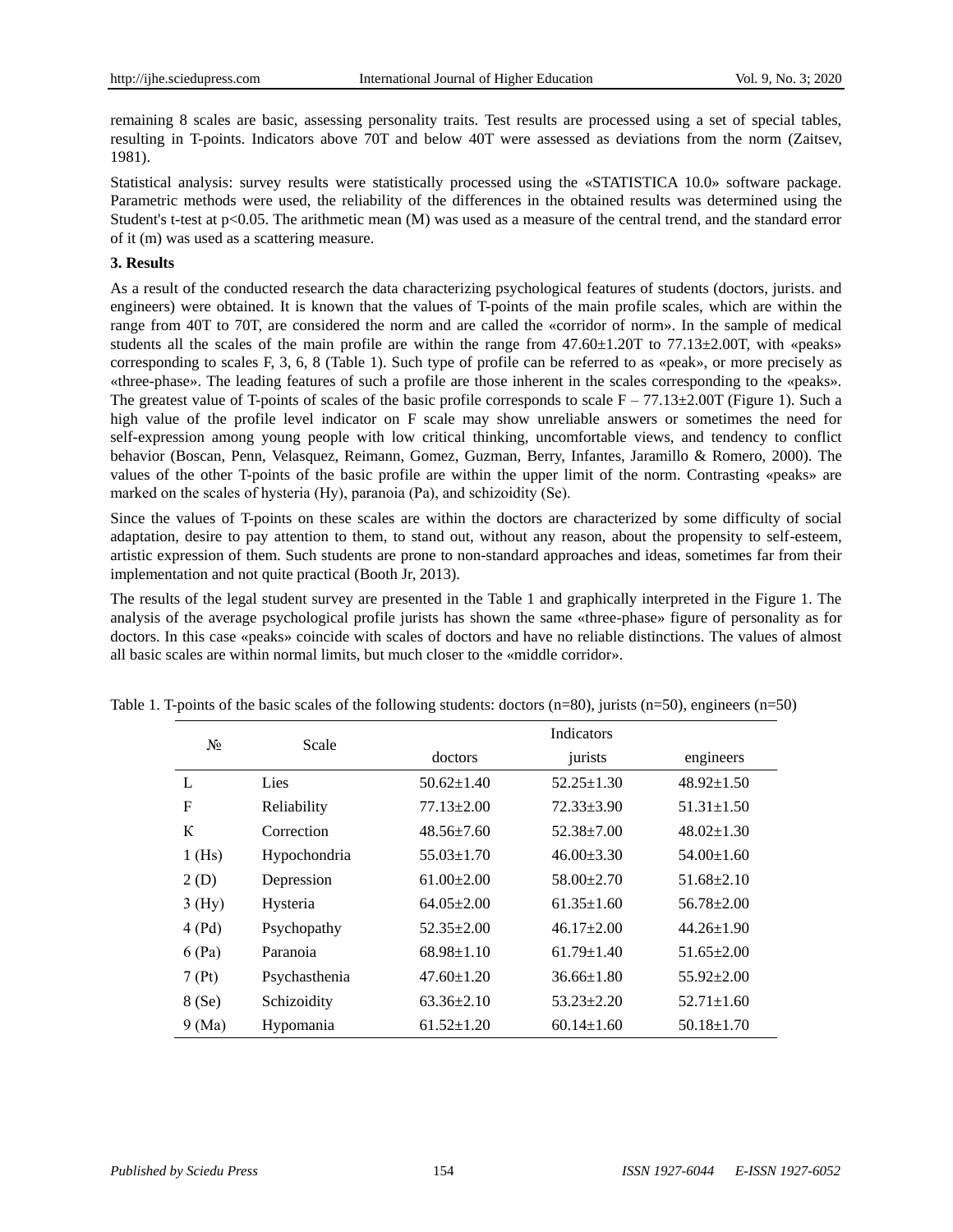

Note: L is the scale of lies, F is the scale of reliability, K is the scale of correction, 1 is the scale of hypochondria, is the scale of depression, 3 is the scale of isteria, 4 is the scale of psychopathy, 6 is the scale of paranoia, 7 is the scale of psychasthenia, 8 is the scale of schizoidity, 9 is the scale of hypomania.

 $* - p < 0.05$  is the level of relevance;  $** - p < 0.01$  is the level of relevance Student's t-test.

Figure 1. Average psychological profile of the following students: doctors (n=80), jurists (n=50), engineers (n=50)

The exception is the psychasthenia (Pt). T-points of this scale are extremely low:  $36.66 \pm 1.80$ T. Values are 23% lower than of doctors. This probably indicates the lack of caution in actions and scrupulousness in matters of morality, rather naked self-centeredness, reduced ability to empathize, nonconformity of attitudes, rough and rigid manner of behavior, and cynical outlook on life. Such a decline on the 7th scale indicates a non-critical attitude to one's «ego» and overestimation of one's abilities, which may be the reason for the adaptation disorder.

Future jurists and doctors have the highest T-point value of the main profile scale corresponds to F scale: 72.33±3.90T. Absolute values are 7% less than of jurists. Such a moderate increase in the F scale can be associated with internal tension and dissatisfaction with the situation of students in the first years of study, adaptation to the changed situation in communication, and specifics of education (Zhumataeva, Bapaeva & Shiganova, 2016).

The psychological profile of engineering students differs significantly from future doctors and jurists. According to the reliability scales, there is a significant difference on the F scale: for engineers it is 48.69% lower ( $p<0.01$ ) than for others. The scales of lies and corrections were within the norm and did not differ significantly. In general, average profile of engineering students can be classified as «linear», because all its indicators are between 45T and 55T. As it is shown in the Figure 1, engineering students had an inversion of depression (D) and psychasthenia (Pt) scales. Their level of anxiety (on psychasthenia scale) was  $55.92 \pm 2.00$ T, which is  $52.53\%$  (p<0.05) higher than for the group of jurists and it is normal.

The comparative analysis of the results obtained in all three selected groups revealed significant differences on scales 1, 2, 6, 7. Thus, on the base scale of hypochondria (Hs), jurists have the lowest T-points value, equal to  $46.00\pm3.30$ T. The value of this scale for future jurists is lower by  $16\%$  (p<0.05) than for doctors and engineers. This can be explained by the specifics of medical training from doctors, and engineers have a tendency to demonstrate their accuracy, firmness, diligence, and integrity. On a base scale of depression (D), engineering students have the lowest values: 51.68 $\pm$ 2.10T. Doctors and jurists have T-points higher on this scale by 12.2% and 18.0% respectively. This trend may indicate that future jurists are more resistant to depression and anxiety. For engineering students, such results indicate low levels of anxiety, activity, sociability, sense of importance, strength, energy, and vigor. At the same time, indicators for all three groups are within the «norm corridor». On the basic paranoia (Pa) scale, engineering students have the lowest values corresponding to the norm. The T-points on the paranoia scale were 33.6% (p<0.05) and 19.6% higher for doctors and jurists, respectively, and were approaching the upper limit of the norm. According to the basic scale of psychasthenia (Pt), the students-engineers also had no deviations from the norm. Doctors and jurists had negative «peaks» of T-points on the scale of psychasthenia. At the same time, doctors' results are 14.9% lower. The result for jurists is lower by 34.4% and goes beyond the lower boundary of the «norm corridor». Higher values on the scale 8 (schizoidity) were also marked for doctors than for future jurists and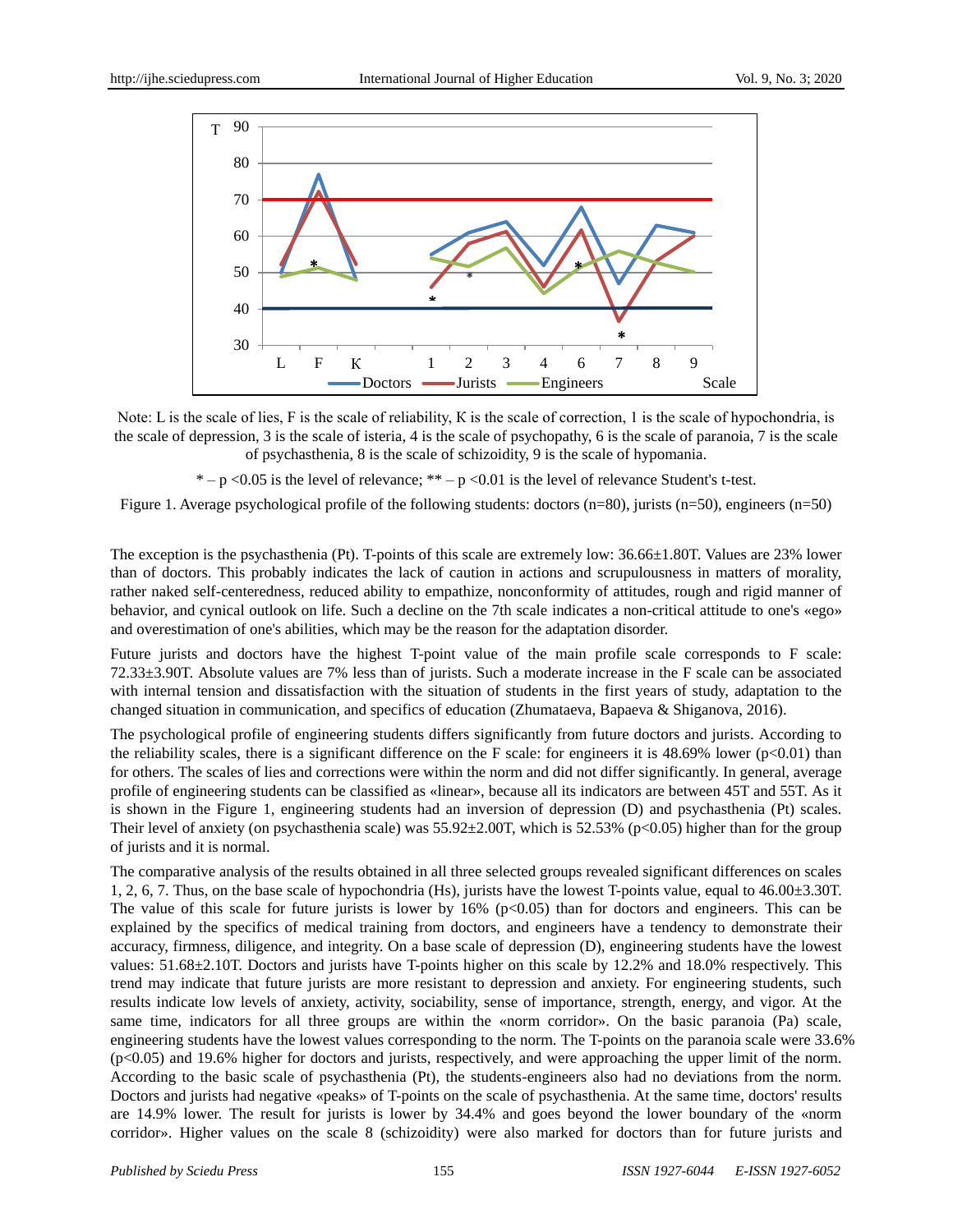engineers by 15.5% and 24% higher respectively (Table 1, Figure 1). In general, the values on all base scales for engineers and jurists are lower and closer to the norm than for doctors.

#### **3. Discussion**

Researches devoted to studying of psychological features of personality of students of different specialties are actual. According to some authors (Zhumataeva, Bapaeva & Shiganova, 2016), student age is the final stage of socialization. The main task of this age is to choose a profession and a type of educational institution. This leads to a differentiation in the life path of students of different educational institutions and to a wider range of interests and responsibilities. Psychological features influence the character of an individual, his or her success and failure in a particular professional activity, and interaction with other people in professional and personal spheres (Zhumataeva, Bapaeva & Shiganova, 2016). A rather large number of authors investigate the differences in psychological features of the personality of students of technical and artistic specialties and programmers (Klimov, 1996; Emmert, 2014; Zhumataeva, Bapaeva & Shiganova, 2016). At the same time, the majority of domestic authors believe that the way of life and professional activity, «...which determines the personal peculiarities of subjects and their professional motivation» is the determinant in the development of personal features (Klimov, 1996). In our study, psychological features of the personality of future doctors, jurists and engineers have been studied. Based on the results of MMPI questionnaire, we studied the personality traits of students of different specialties. Thus, according to the T-points on the L and K scores, the students of all three groups are characterized by quite high openness and tendency to present themselves in a more favorable light, demonstrating strict compliance with social norms. On the F scale, future doctors and jurists have high scores, indicating low reliability of responses and possibly increased anxiety about testing. The psychological profiles of future doctors and jurists have much in common. For example, they may be better able to show themselves in situations where there is a need to quickly change their role, where there are short-term contacts and the ability to adapt to different people. Determination, flexibility of behavior with low levels of anxiety, and confidence in decision making are also inherent in them. They will help to carry out their professional activities (Zaitsev, 1981). Perhaps they are characterized by straightforwardness, sense of competition, desire to appreciate their achievements, and some disregard for established rules of conduct and customs.

The psychological profile of engineering students is slightly different. They are characterized by low levels of anxiety, activity, sociability, sense of their importance, strength, energy, and vigor. One of the psychological traits is the tendency to maintain constant interests, attitudes, determination, flexibility of behavior with low levels of anxiety, and confidence in decision-making. This psychological picture is quite consistent with the profile of students of technical specialties. In the professional activity of an engineer such qualities are rather important. The data obtained agree with the results of our previous studies, as well as with the opinion of a lot of authors (Tarabrina, 2015; Gordienko & Silaeva, 2015). Thus, A. B. Baurina believes that future engineers are characterized by the following: low anxiety, emotional comfort, acceptance of oneself, adaptability, low level of emotionality, and rational behavior under stress (Baurina, 2016). Thus, the conducted researches testify to the presence of features in the psychological profile of future doctors, jurists, and engineers. The success and failure in a particular professional activity, style of interpersonal communication, and interaction with other people in the professional and personal spheres largely depend on these features (Zhumataeva, Bapaeva & Shiganova, 2016).

#### **4. Conclusion**

On the indicators of three rating scales (L, F, K) students of all study groups are characterized by high openness and desire to present themselves in a more favorable light. Psychological profiles of future doctors and jurists have similar character. Contrasting «peaks» are marked on scales of hysteria, paranoia, and schizoidity. This testifies to constant dissatisfaction and indomitable aspiration to the set goal. Determination, flexibility of behavior with low level of anxiety, and confidence in decision making are inherent in future doctors and jurists. Engineers are confident, satisfied with themselves and their surroundings, sociable, optimistic, and cheerful. However, their level of anxiety is higher than of jurists. It is recommended to create a system of organizational and pedagogical conditions for the formation and development of «western components of professional mobility» for students of various specialties.

Further research is supposed to be carried out in the direction of studying the psychological characteristics of the personality of students in different career paths, such as students studying business, agriculture, psychology, or education.

#### **References**

Baurina, A.B. (2016). Differences in psychological make-up of students of technical and artistic specialties. Bulletin of Moscow state regional University. *Series: Psychological Sciences, 4,* 114-122.